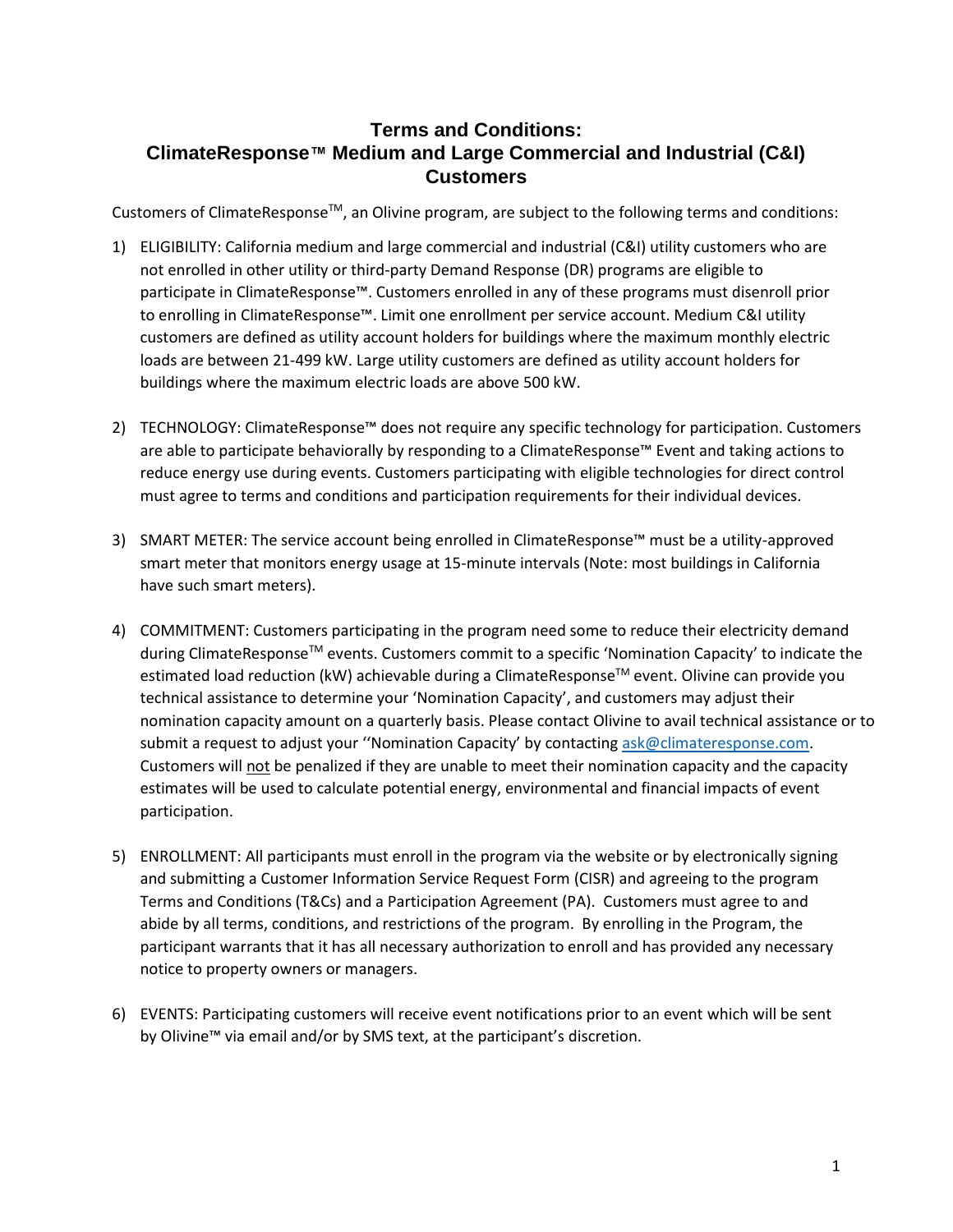- 7) EVENT TRIGGERS: ClimateResponse™ Events will be triggered at the discretion of Olivine for one or more of the following reasons:
	- a) CAISO Grid Emergency Alerts and Flex Alerts between May 1st and October 31st
	- b) High local greenhouse gas (GHG) emissions
	- c) High wholesale energy prices
	- d) Extreme weather
	- e) Poor local air quality
	- f) Event testing

## 8) EVENT INFORMATION:

- a) ClimateResponse™ participants will be notified of events by 9 PM the day before the event.
- b) ClimateResponse™ Events are called for a minimum of 1 hour and maximum of 4 hours.
- c) The maximum number of ClimateResponse™ Events per month is 10.
- d) Maximum of 1 ClimateResponse™ Event per day (up to 4 hours).
- e) ClimateResponse™ Grid Emergency Events may be called in addition to regular ClimateResponse™ Events and are not subject to the above limitations. These will only be called in response to a CAISO Energy Emergency Alerts. Grid Emergency Events may overlap with or be in different hours of the day from regular ClimateResponse<sup>TM</sup> Events. Grid Emergency Events are subject to the following limitations.
	- Grid Emergency Events will typically be notified the day before but same-day notification is possible.
	- Grid Emergency Events will be for a minimum of 1 hour and maximum of 5 hours between 4 and 9 PM.
	- Grid Emergency Events may end early.
- 9) TEST EVENTS: A maximum of 4 test events may be conducted per year. All notification protocols, as well as event performance calculation procedures (i.e., committed capacity quantity delivered for the duration of the ClimateResponse<sup>™</sup> Event), will apply during test events.
- 10) ENROLLMENT AND PARTICIPATION INCENTIVES: Participants will be paid incentives according to the energy reductions achieved during ClimateResponse Events- as demonstrated by their utility meter data. Payments vary according to the geographic location of the site and are informed by the utilities. Olivine will pay participants 70% of revenues from DER assets enrolled in ClimateResponse<sup>TM</sup> (based on percentage of wholesale market, utility program, utility pilot program, and other revenues and incentive payments) less any penalties or charges by CAISO or IOU(s)directly related to the provision of DRP or DERP services for the Resources.
- 11) INSTALLATION COSTS: If the participant is installing equipment to participate in the program, the participant is solely responsible for the cost of purchasing and installing the equipment. Olivine will not pay for installation costs or for any upgrades to the participant's electrical system required for installation of the battery energy storage system. The participant is responsible for hiring a qualified professional to estimate the cost of installation, obtain any necessary permits and install the equipment, and obtain any federal, state, or local incentives.